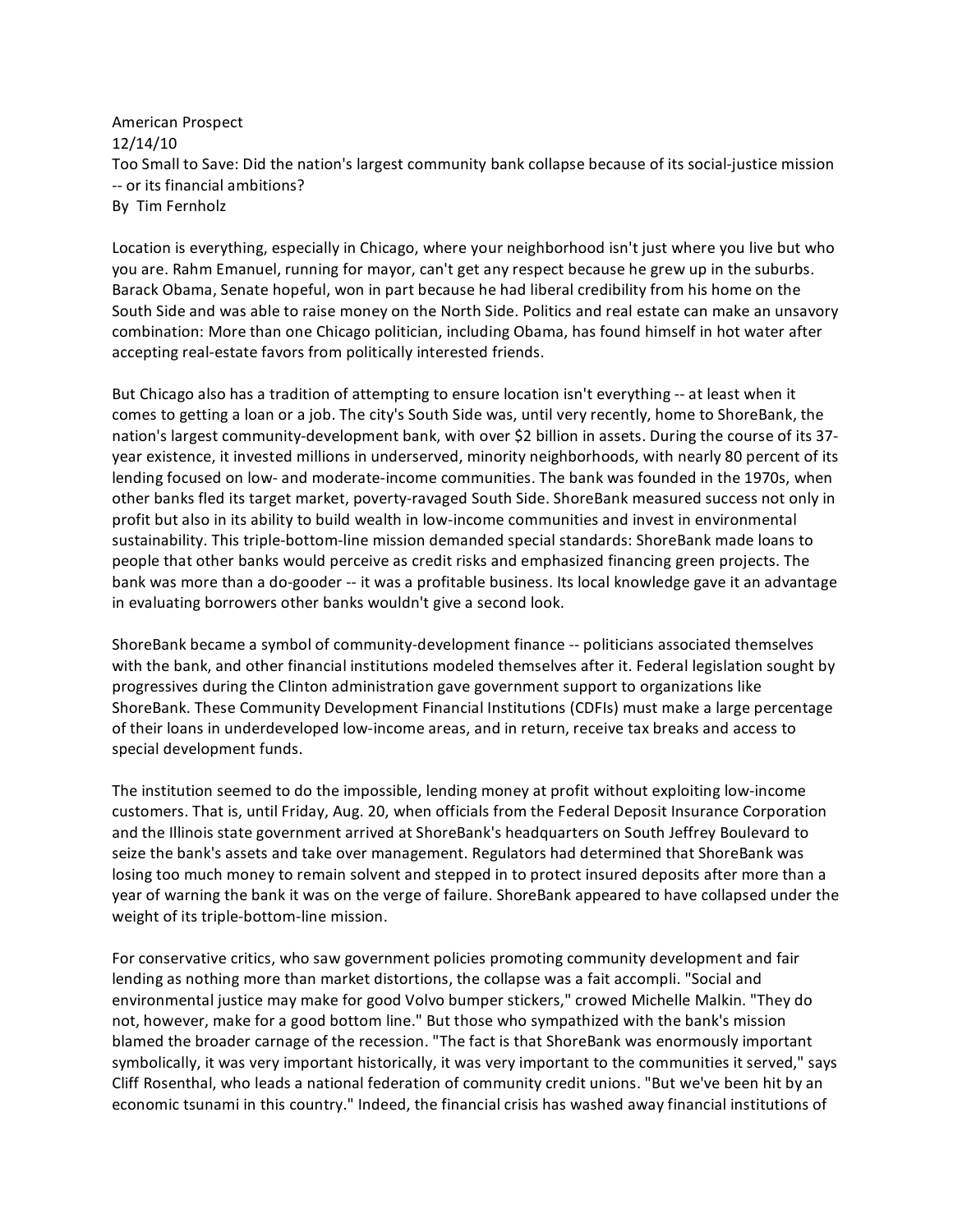every stripe ‐‐ 307 of them since the beginning of 2008. The FDIC
closed seven other banks on the same day it closed ShoreBank.

So which is to blame for the collapse of ShoreBank ‐‐ its social‐justice mission or the economic downturn? The competing explanations for its failure have made an abstract debate over community finance tangible, with pundits of all stripes citing ShoreBank as an example in recent debates over the government's role in the financial system. The real story, however, is about how we hold banks ‐‐ all banks ‐‐ accountable.

## \*\*\*

In 1973, Chicago's South Shore neighborhood was deteriorating. Following the northern migration of African Americans, many to Chicago, the "white flight" of the 1960s had robbed the neighborhood of its economic base. Two out of every 10 storefronts were vacant. "Crime rates, welfare rates, and tax delinquencies had all soared within a relatively short period of time," wrote sociologist Richard Taub in a 1988 study of ShoreBank. The demographic changes ‐‐ a shift from 100 percent white in 1960 to 70 percent black just 10 years later ‐‐ frightened off investment from conservative bankers, and soon the effects of lending discrimination added to the neighborhood's cycle of decline.

Ronald Grzywinski and Mary Houghton, who worked on minority lending at a different local bank, were unsatisfied with their efforts to make loans to South Shore residents. Inspired by the civil‐rights movement, they sought to marry their ideals to their profession. In the early 1970s, the South Shore National Bank was trying to leave the neighborhood, claiming that the economic situation made its survival impossible. Its investors pulled out after regulators denied its application to move, and Grzywinski and Houghton bought the bank for cheap. They spent the first several years managing by the seat of their pants. On day one, the bank was "vastly undercapitalized and overleveraged," according to a history written by Grzywinski in 1991. For a while, the bank employed a guard whose primary job was keeping muggers away from neighborhood residents, and it let a mail‐fraud inspector use a desk in the lobby to deter thieves trying to launder money.

Grzywinski and Houghton also faced a number of more prosaic challenges. They needed customers to deposit their savings in a local bank rather than a national chain and investors to put their faith in a neighborhood that didn't promise growth. Economic trends did not bode well for the neighborhood. Retail businesses were struggling to compete with suburban malls, and the number of well-paying, bluecollar jobs was shrinking. After some experimentation, the bank's management found its niche: housing.

ShoreBank created a development affiliate to rehab rotting apartment buildings and loaned local residents ‐‐ "black entrepreneurs and Croatian janitors" ‐‐ the funds to do the same. Former ShoreBank CEO Anne Arvia says the bank had "a very personal way of lending" based on its knowledge of the neighborhood. Figuring out the market rent means knowing which landlords can effectively manage tenants and what typical renters, often single black mothers, can afford to pay. The bank's attention to detail paid off. By 2008, ShoreBank had \$410 million in multi-family housing-unit loans and nearly \$305 million in home loans on its balance sheet ‐‐ almost a third of its assets.

Its investment in the neighborhood led to the end of lending discrimination as other bankers followed ShoreBank's success. Over time, the institution expanded. Under the umbrella of its parent holding company, ShoreBank created a number of socially conscious affiliated nonprofits and a consulting arm and purchased another bank in Washington state. Then it added lending operations in Detroit and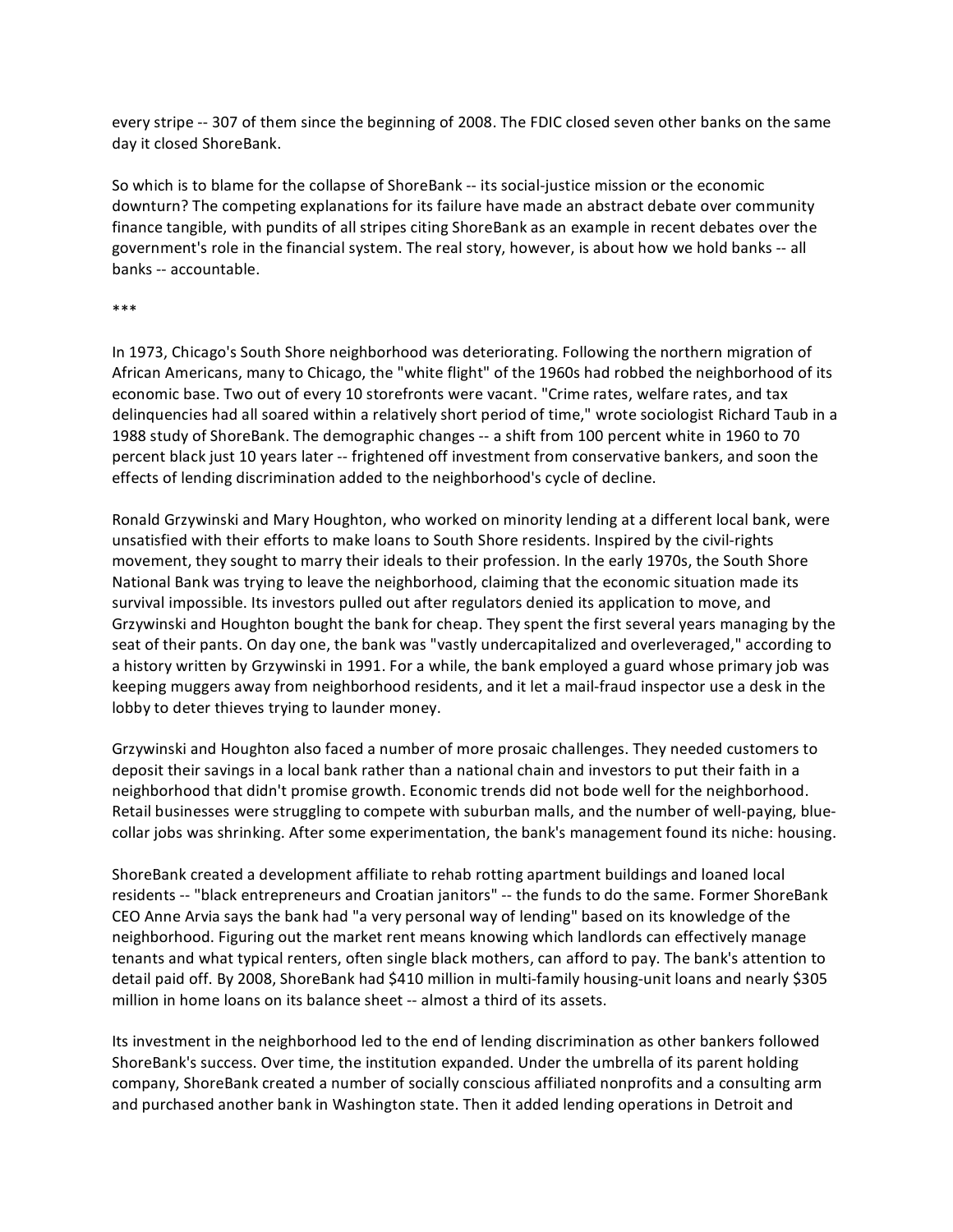Cleveland. The bank even launched venture‐capital funds and support for development loans abroad, including Nobel‐winner Mohammed Yunus' Grameen Bank. Those efforts were far from Grzywinski and Houghton's "old‐fashioned" original vision of banks based in and devoted to their communities. Few of the 22 other ventures were actually profitable ‐‐ they subsisted off the Chicago‐based bank.

ShoreBank was involved in politics from the start. In 1976, Grzywinski was famously the only banker to testify on Capitol Hill in favor of the Community Reinvestment Act, a fair‐lending law that has been blamed by conservatives for causing the financial crisis by encouraging unsound lending. This myth can be debunked by noting that the act only applies to traditional banks, not the independent mortgage originators and investment banks that produced the bulk of the bad loans at the heart of the foreclosure crisis. Indeed, ShoreBank first rose to national prominence after it survived the Savings & Loan crisis of the early 1990s. The CRA and other legislation championed by ShoreBank and signed into law by Bill Clinton created modern policy around CDFIs, formalizing the business model and spreading it around the country.

By the early 2000s, as Grzywinski, Houghton, and other original founders of the bank entered their late 60s, they focused on other projects under ShoreBank's umbrella and eased themselves out of direct management of the bank they'd worked at for 30 years. Meanwhile, ShoreBank had trouble finding and keeping talented leaders who were committed to its mission. Protracted job searches led to three different CEOs over the course of seven years, including the first outsider to head the institution, a commercial banker who was chauffeured to South Shore from his suburban home. New leadership took advantage of the easy credit atmosphere to expand ShoreBank. At the same time, between 2000 and 2006, the bank's assets doubled to more than \$2 billion. It was an enormous change, and the bank's management responded by planning even more growth, contemplating a public offering and the purchase of another small bank to shore up capital reserves. The real‐estate market was booming as investors from Wall Street and suburban house-flippers bought into the bubble. Even as ShoreBank saw its competitors making money on loans that were predatory or unsustainable, none of the bank's leaders seemed to connect the housing bubble with the bad lending going on around them, or with their own institution's expansion.

Still, ShoreBank wasn't engaged in the race to the bottom led by the subprime lenders. Of ShoreBank's loans, only 15 percent were single-home mortgages, and the bank only lent at long-term, fixed rates. Arvia, who led ShoreBank from 2003 to 2006, recalled difficult conversations with longtime customers. They wanted home loans they couldn't afford, and their bankers had to explain why they wouldn't sell them a mortgage even as subprime originators seemed to offer credit with no strings attached. Grzywinski sent Federal Reserve Chair Ben Bernanke a letter in 2007 lobbying for more regulation of subprime lenders, arguing that stronger rules were needed to protect community banks from the unfair competition that attracted their customers with false promises of easy money. As the housing market began to implode that same year, ShoreBank's leaders saw another opportunity to help: They identified 10,000 adjustable‐rate mortgages in South Shore with the hope of refinancing as many as possible into sustainable fixed‐rate mortgages. The bank made \$32 million in rescue loans just as the financial crisis was beginning. With unemployment rising and subprime loans defaulting, rent became harder to collect and property values dropped. African American unemployment in the city rose to 16 percent.

"When the North Side catches cold, the South Side catches pneumonia," Tim Goodsell, the president of Hyde Park Bank, told me. Hyde Park Bank, where Houghton and Grzywinski worked before beginning ShoreBank, still operates on the South Side. "We have a borrower who is a very reputable property owner, leases buildings to low‐ and moderate‐income people. He's been pounded by delinquencies and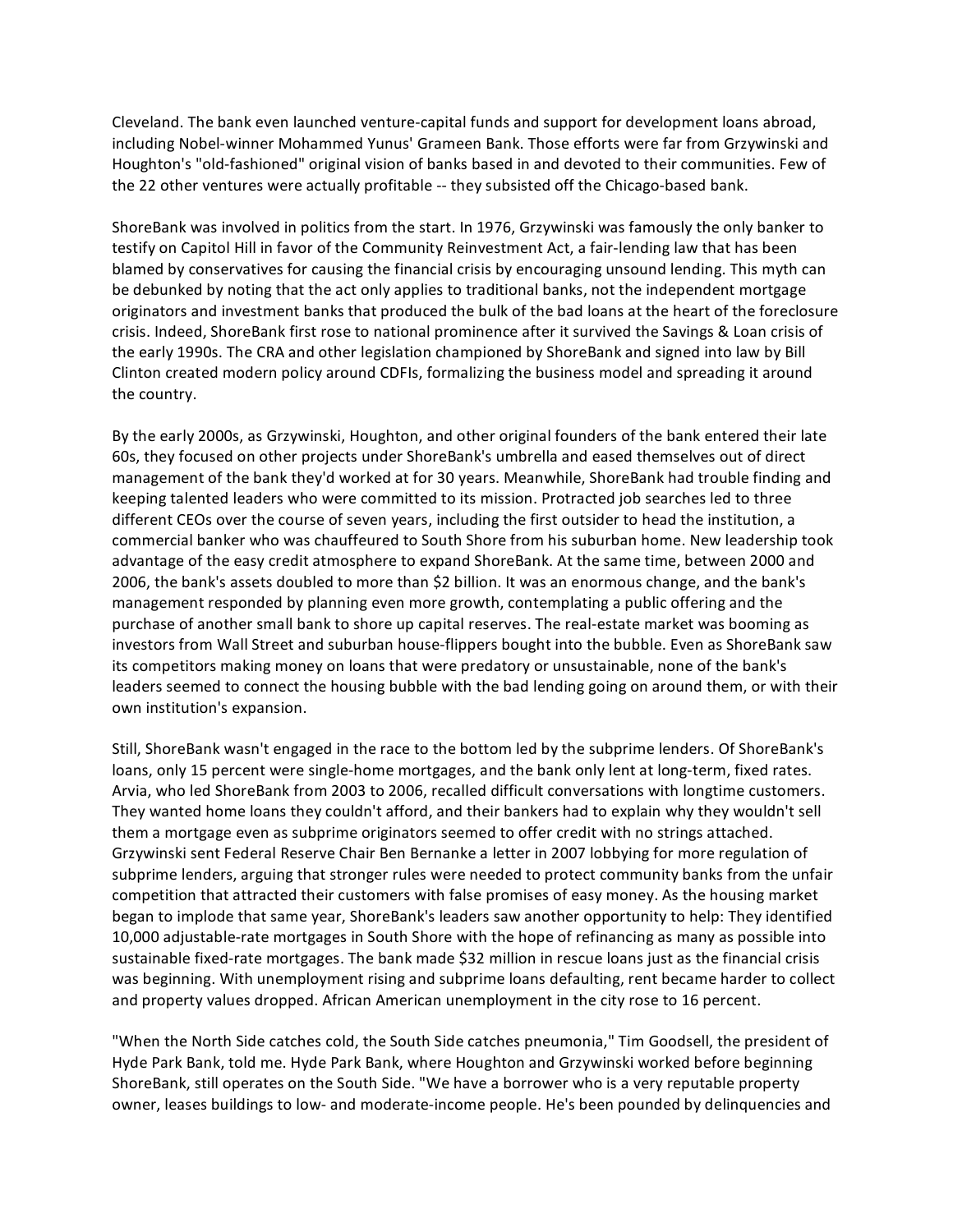vacancies because of the high level of joblessness," Goodsell adds. ShoreBank had been in the exact same line of business but with far greater exposure. ShoreBank had also concentrated funds in similar projects in Cleveland and Detroit, two other cities decimated when the housing bubble popped. Yet if the bank exists in the toughest places and serves the hardest‐hit consumers, doesn't that make failure in a crisis inevitable?

Not necessarily. Few banks ‐‐ not just community‐based lenders ‐‐ prepared themselves for the possibility of a national downturn as severe as the one we've encountered. It's somewhat ironic that ShoreBank's hyper-local underwriting formula was affected by the mass-market loan and securities generation of Wall Street ‐‐ which, incidentally, wouldn't have survived itself without massive government aid. Other lenders based on ShoreBank's model, including Southern Bancorp, a bank in Arkansas that Grzywinski launched at the request of then‐Gov. Bill Clinton, remain solvent.

The question remains: What was different in Chicago?

\*\*\*

ShoreBank recorded a loss of \$2.4 million in the first quarter of 2009. Soon, losses began outpacing the bank's reserves, and by midsummer, regulators had sent the bank a cease-and-desist letter ordering it to raise more capital. By the end of 2009, the bank had lost \$100 million -- well over half the equity capital it reported at the beginning of the year. Executives scrambled to bolster the bank's finances, bringing in new board members to help raise money. Their goal was to gather enough private capital to satisfy the regulators and gain access to money from the Troubled Asset Relief Program (TARP), the bank‐bailout fund that had allowed large Wall Street banks, which many observers suspect were insolvent, to recapitalize themselves. Bank executives cajoled investors, ranging from the Ford and MacArthur Foundations to major Wall Street banks like Goldman Sachs and Bank of America ‐‐ which get benefits for investing in CDFIs -- into providing the funding over several months.

Immediately, the deal became politicized. Critics saw ShoreBank, based in President Obama's home neighborhood, as a "favored" institution ‐‐ the president had known some of the founders and had served on other boards with them. Bill and Hillary Clinton had long been close with the bank's founders, with Bill even incorporating a plan to found 100 ShoreBanks across the country into his 1992 campaign platform. He called up Illinois regulators on the bank's behalf, citing his foundation's interest in development. Local politicos, including Illinois Rep. Jan Schakowsky and Sen. Dick Durbin, also asked regulators to support the local bank, on which their constituents depended.

Yet there's no evidence that the bank received favorable treatment from regulators or investors or that anyone in the Obama administration was connected with the bank's failure. While it's possible that investment officers at the major banks expected some political favor in return for their planned investment, the bailout plan never went through ‐‐ by the time the bank assembled the initial tranches of private investment, its balance sheet had so deteriorated that the Treasury Department refused to hand over the \$75 million in TARP funding it had originally made available.

With that decision, the last hope of a rescue disappeared. The regulators showed up on a Friday evening in August, ShoreBank's management was fired, and its shareholders were wiped out.

Even though the institution didn't survive, its mission may. David Vitale, a Chicago banker who has devoted his later years to turning around local institutions in need ‐‐ from the Chicago Board of Trade to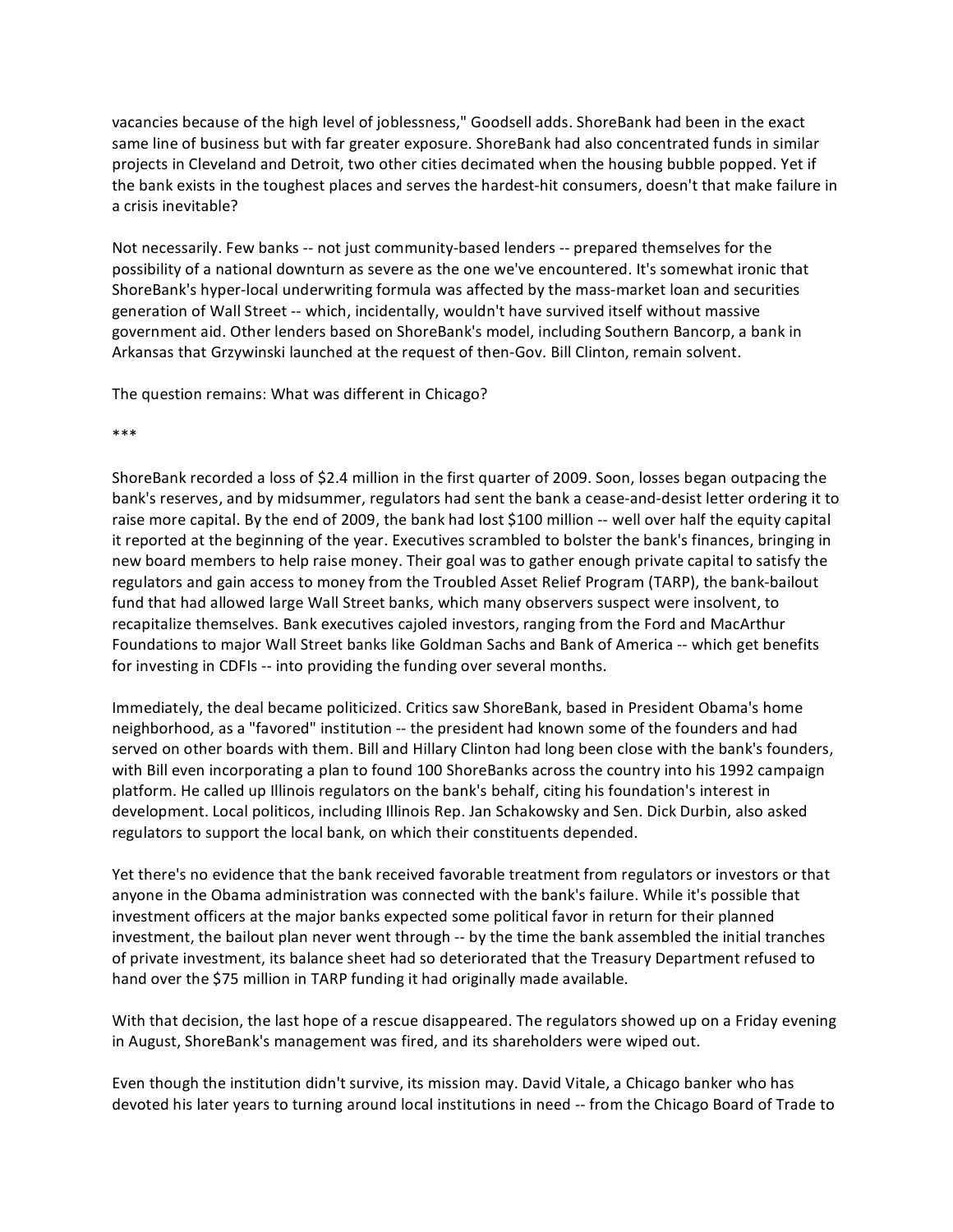the city's school system ‐‐ joined ShoreBank's board a few months before the end to help with the capital‐raising effort. When it failed, he pulled together a consortium of investors, mainly foundations and financial institutions who had previously invested in ShoreBank, to obtain a new charter and funds to purchase the bank from the FDIC upon its seizure. It is now operating as Urban Partnership Bank.

A new conservative conspiracy theory arose: Regulators were letting the FDIC's insurance fund absorb losses so that the social experiment could start anew. This theory doesn't hold up under scrutiny, either. While the FDIC's fund will take a \$367.7 million hit under the agreement, had a new group of investors not stepped forward -- after the FDIC gave several hundred banks the opportunity to bid on ShoreBank's remains ‐‐ the government would be on the hook for all of the losses. Had it sold ShoreBank to another bank, the FDIC
would have had to offer a steep discount. As it is, Urban Partnership Bank and the FDIC will share further losses on some \$1.4 billion of ShoreBank's remaining assets. Rumors that the bank's management team continued were unfounded; the only holdovers are Vitale and his team, who joined the bank just before its failure. Most of the new bank's management is from the former First Chicago Bank, which Vitale once led.

Urban Partnership looks likely to maintain ShoreBank's philosophy and status as a CDFI, though the bank's operations are still in transition. The institution reported a small profit in its first quarter, and is eschewing Shorebank's diverse commitments to refocus on its Chicago operations. It still won't begin lending for at least six months. It still won't begin lending for at least six months.

Bankers in Chicago and elsewhere believe ShoreBank's failure was less because of its mission and more because of its business practices. The bank tried to accomplish too much, too fast, making expansion a priority above executive salaries (which stayed low compared to industry averages) and, critically, maintaining enough reserves. It was a single local bank supporting nearly two dozen affiliates that did everything from invest in Afghanistan to make home loans in Detroit. Ultimately, ShoreBank's excesses were very similar to those of banks with only one bottom line: imprudent addition of business lines that weren't well understood, rapid expansion without controlling for risk, and a lack of capital reserves for when times got tough. None of those practices are intrinsic to CDFIs; indeed, if those are the crimes for which critics indict CDFIs, then the entire financial system is guilty.

"[ShoreBank] went through, from 1973 on, some very serious downturns and survived," says Arvia, the former CEO, who now works at Nationwide Insurance. "[But] the mission's interest expanded well beyond the South Side of Chicago, and that's what I would call the biggest mistake. In good times, when the bank was growing rapidly, the ability to retain that profit ... was not allowed to happen because it was funding the shiny new toy. That's my biggest regret, that I didn't push harder to protect the bank from that kind of expansion. It's hard for a bank of any kind to support that kind of cost structure."

Despite ideological arguments over the bank's model, Grzywinski's theory of banking is not dissimilar from that of Amar Bhide, the Tufts University finance professor who offers a critique of banking inspired by conservative economist Friedrich Hayek: Lending has to be a human occupation, not mechanized, and based locally, because centralization eliminates a loan officer's judgment ‐‐ exactly the kind of judgment ShoreBank used to profit initially. When it lost focus on that mission and spread its resources too thin, disaster struck, just as it did nationally.

Yet ShoreBank's experience is being taken as a call to end government support for community lenders, as though encouraging credit access in underserved communities is the moral equivalent of bailing out Wall Street's megabanks. "At times it seems like no one has learned anything from the financial crisis,"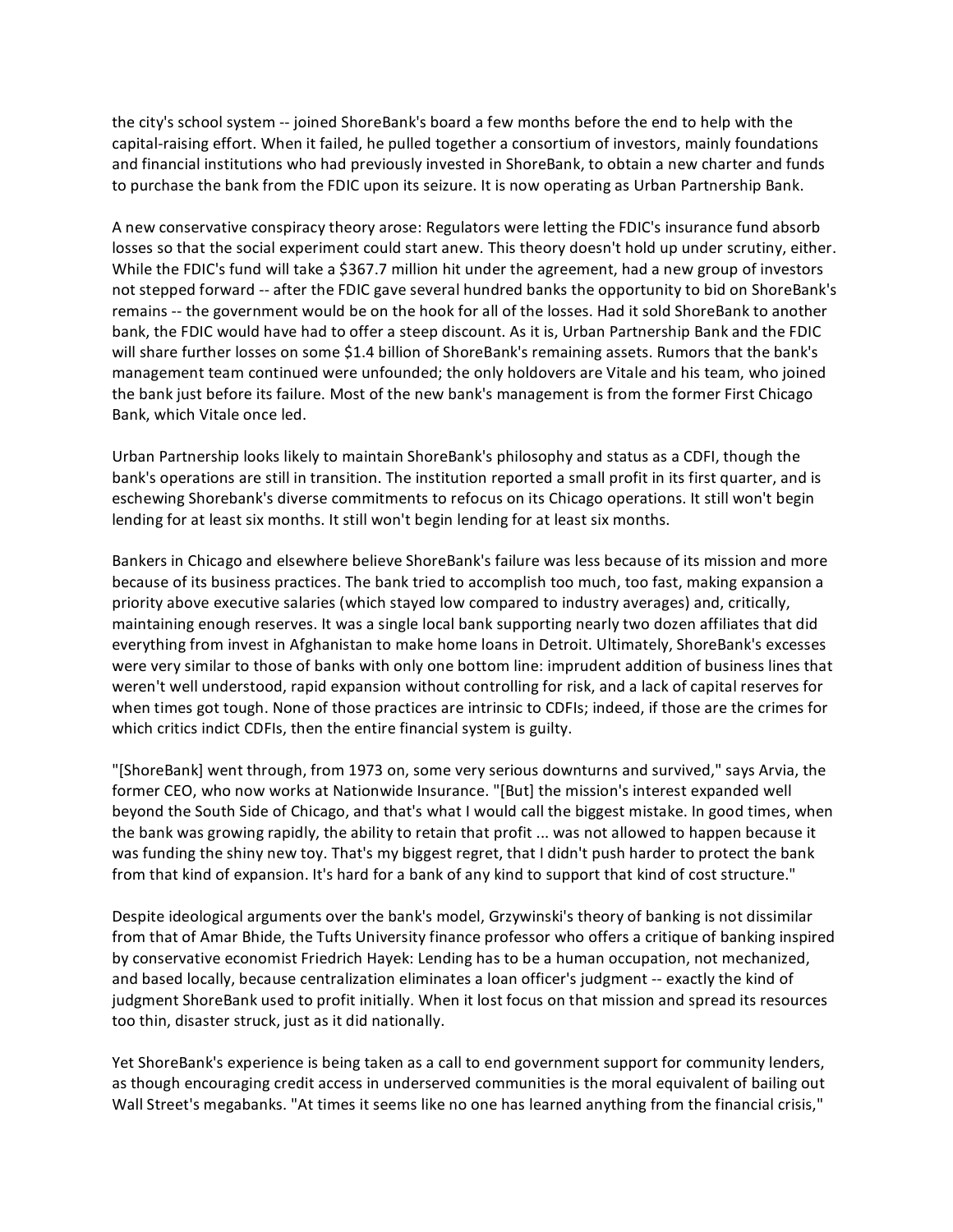concludes a story in National Review. "The ShoreBank example sends a clear message that if you play ball with the Democrats' political agenda, Obama and his friends can get you all the capital you need." But this isn't a partisan issue -- 165 Republicans voted for the original CDFI legislation.

Setting aside ShoreBank's status as a political football, its experience is emblematic of the challenges facing many local banks after the financial crisis. The large banks that catalyzed the recession have survived and even expanded thanks to claims of systemic importance, government intervention, and regulators looking the other way. The small banks that got caught up in boom and bust without issuing predatory loans have been left in tatters. When community banks ‐‐ whose customers have both the most need for fair access and are hardest hit by the recession ‐‐ sought TARP funding, they were subject to restrictions intended for the largest banks. Experts estimate that more than 100 other small banks will fail before the crisis ends, and little is being done to bolster their chances of survival.

Of course, creative destruction is part of capitalism. But the communities that relied on ShoreBank will be hard‐pressed to find sustainable investors if Urban Partnership does not succeed. The stakes are high, and not only for residents of Chicago's South Side.

## \*\*\*

Location is still everything. The community that once inspired Grzywinski and Houghton to found ShoreBank is in trouble again today. The recession has left it economically scarred, with higher‐than‐ average unemployment and a crushed housing market. It's unclear whether development money will be available to help rebuild, and the politicization of ShoreBank's failure distracts from the urgent need to reinvest in these areas with sustainable, local loans. ShoreBank may teach some important lessons about this financial crisis ‐‐ about size, interconnectedness, and the financial corruption of political elites ‐‐ but these lessons have little bearing on the community banks that played by the rules and lost.

"To serve almost any geographical or social community we might name, banks must either be small or at the very least maintain a local focus," Grzywinski wrote in 1991, adding that "the best way to achieve a community development agenda is with the hard discipline of a business." As other businesses lost their discipline, borrowing too much too cheaply, the bank Grzywinski created did the same and in the process, lost its focus on South Shore.

But ShoreBank's broader accomplishment remains. The idea that location should determine the availability of credit ‐‐ a thinly veiled way to say that the color of your skin or the area where you grew up should affect your ability to get a loan ‐‐ made economic development in struggling neighborhoods rare. ShoreBank proved that by priming the pump with credit, it was possible to create growth in poor neighborhoods and attract other lenders to do the same ‐‐ sometimes with unintended consequences.

Rebuilding in Chicago -- and around the country -- will require policies that encourage community banks to do what they do best and avoid the excesses that plagued the financial sector. With poverty now at its highest level in 50 years, this is no time for responsible bankers to give up. "My sense from driving around is that in places where there had been lots of signs of hope, there are fewer," says Taub, the Chicago sociologist who has watched ShoreBank for decades. "All the fucking biggest banks in the United States with the smartest brains working for them went broke. Why should anyone think ShoreBank is different or better than them?"